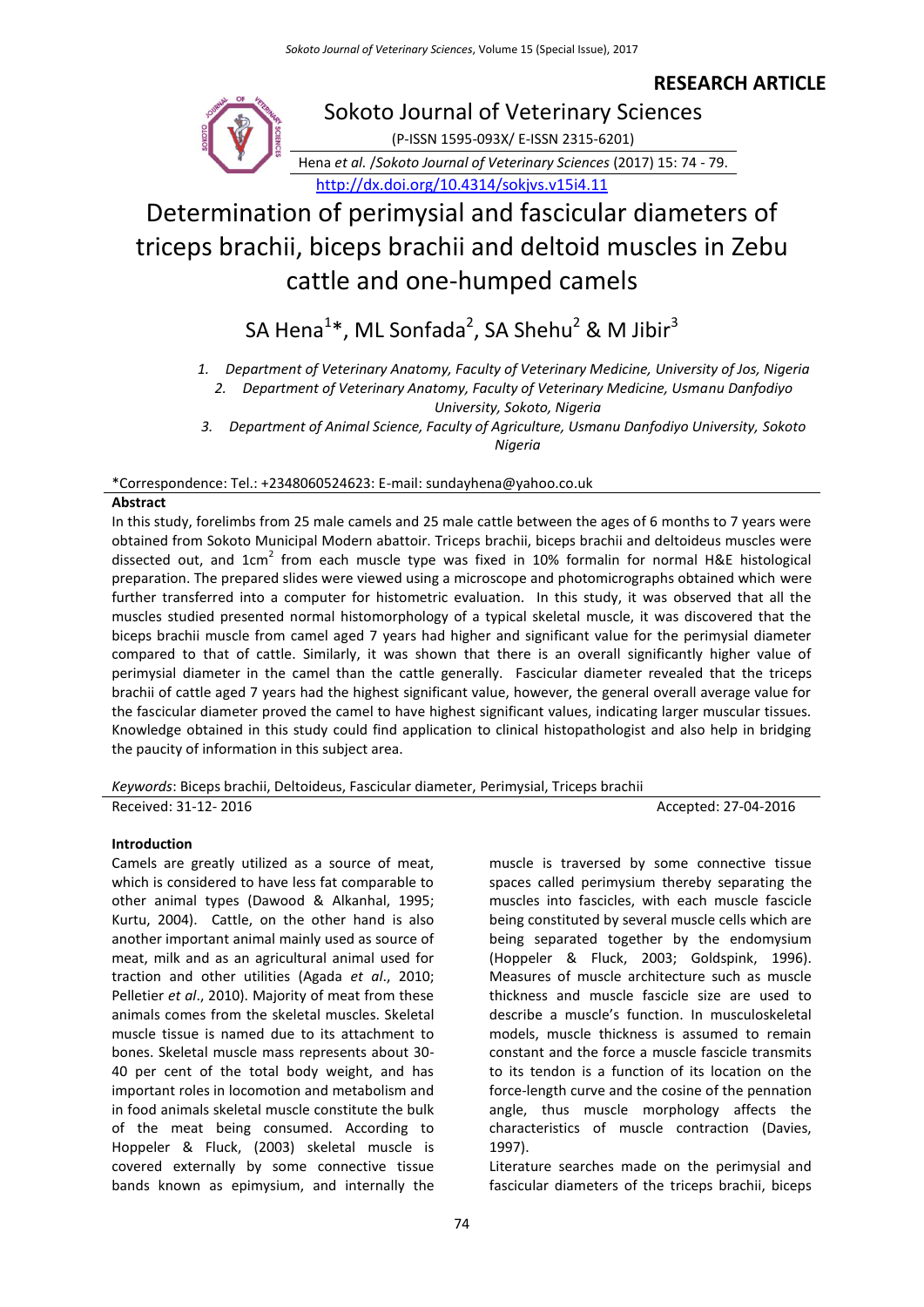brachii and deltoideus muscles in camel and cattle was not seen. Hence, the present work was aimed at bridging the gap due to the paucity of information in this area. Knowledge obtained in this study could find application by clinical practitioners more especially in histopathology and muscle biopsies, as well as for teachers and researchers in anatomy field.

#### **Materials and Methods**

Forelimbs from 25 male camels (*Camelus dromedarius*) and 25 male Zebu cattle aged 6 months, 1 year, 3 years, 5 years and 7 years were obtained from Sokoto Municipal Modern abattoir, Sokoto state, Nigeria. Prior to slaughter of the selected animals, their ages were determined using the method of Wilson (1984) and Dyce *et al.* (2010), while evaluation to exclude any animal with musculoskeletal deformity or diseases was done through physical examination. The live body weights of the animals were estimated using linear body measurement based on the formula of Yagil (1994).

The samples (forelimbs) were obtained and stored in polythene bags, then they were transported to the Veterinary Anatomy Laboratory of the Usmanu Danfodiyo University, Sokoto, where the triceps brachii, biceps brachii and deltoideus muscles were all carefully dissected out using the methods of Chibuzo (2006) as slightly modified by Sonfada (2008) after most of the connective tissues ensheathing the muscle were trimmed off. The origins and insertions of each muscle were equally observed while dissecting.

The triceps brachii, biceps brachii and deltoideus muscles were dissected out and  $1 \text{cm}^2$  from each muscle type was taken from the middle part of the muscle bellies and fixed in 10% formalin for normal H&E histological preparation (Drury *et al*., 1967). After histological preparations, the slides prepared were viewed using an electric microscope (Olympus® CH 23, Germany) at different magnifications (×40, ×100, ×400) thereafter photomicrographs were obtained using a Samsung Digital Camera (Samsung® ES10, 8.1 Mega Pixels). The photomicrographs obtained were further transferred into a computer (Compac® Laptop, HDM, Presario CQ60) for further evaluation and detailed histometric studies. The method of Sivachelvan (1981) was used to determine the perimysial and fascicular diameters from each sampled muscle of both animal species. Numerical data obtained were reported as mean ± SD and presented in form of tables. Data generated from the study were analyzed using a two way ANOVA and the General Linear Model, equally Pearson's correlations were done to determine if relationship exist between the variables. Statistical significance of experimental observations were set at p<0.01 and p<0.05 where appropriate. All data analyses were done with the aid of SPSS (Version 16.0, 2007).

#### **Results**

In this study, it was observed that all the muscles studied presented normal histomorphology of a typical skeletal muscle, this is as represented by Plate 1, gross pictures of the triceps brachii, deltoideus, and biceps brachii muscles from the forelimbs of both camel and cattle were also presented on Plates 2, 3, 4 and 5. It was discovered that the biceps brachii muscle from

Perimysium Endomysium Muscle fibre Muscle fascicle

Plate 1: A photomicrograph of a cross section of a typical skeletal muscle of a camel showing different muscle features such as the muscle Perimysium and Fascicle as analyzed in the study (H&E x100

camel aged 7 years had higher and significant value for the perimysial diameter compare to that of cattle (Table 1). Similarly, it was shown that there is an overall significantly higher value of perimysial diameter in the camel than the cattle generally (Table 2).

Fascicular diameter evaluation revealed that the triceps brachii of cattle aged 7 years had the highest significant value (Table 1), however, the general overall average value for the fascicular diameter proved the camel to have highest significant values (Table 2). It was further observed that there is a significant positive correlation between fascicular diameter and perimysial diameter across both species and muscles studied (Table 3).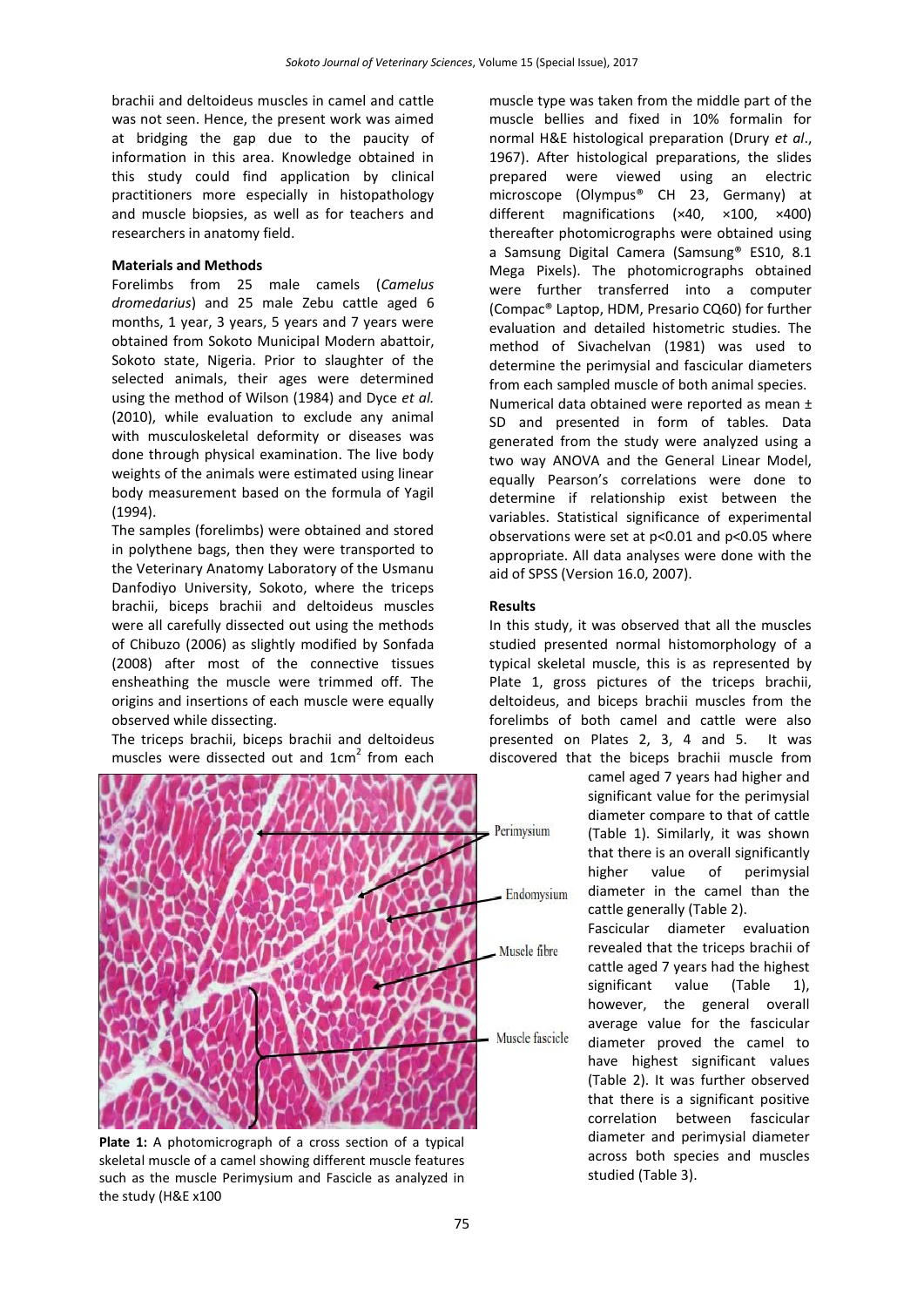

**Plate 2:** Gross appearance of the *Triceps brachii* (**C** = Lateral head; **D** = Long head) and *Deltoideus* (**A**=Acromial part; **B** = Scapular part) muscles of the one-humped camel. ×125



**Plate 3:** Gross appearance of the *Deltoideus* (**J** = Acromial part; **K** = Scapular part) and T*riceps brachii* (**L**  = Lateral head; **M** = Long head) and *Tensor fasciae antebrachii* (**N**) muscles of the Cattle. ×125



**Plate 4:** Gross appearance of the *Biceps brachii* muscle of the one-humped camel (**F** = Tendon of origin; **G, H** = Muscle heads; **I** = Tendon of insertion). ×125

#### **Discussion**

In agreement to Bailey & Light (1989), the present work demonstrated that the muscles studied were divided into bundles (fascicles) and invested by perimysium; with endomysium observed surrounding the individual muscle cells. The observed larger perimysial diameter from the biceps brachii of the camel than across other muscles and species could be attributed to the role being played by this muscle and by the utility of the camel species in draught and traction. The perimysial diameter, being the connective tissue



**Plate 5:** Gross appearance of the *Biceps brachii* muscle of the cattle (**A** = Tendon of origin; **B, C** = Muscle heads; **D** = Tendon of insertion). ×125

spaces surrounding each muscle fascicle is believed to be a major component of the muscle's connective tissue (Mobini, 2013) and is known to grow with increased animal activity. Generally there was an observed increase in the fascicular diameter with corresponding chronological age advancement in both camel and cattle studied, this observation is in par with the observations of Albrecht *et al.* (2014) where they reported increased muscle fibre bundles (fascicles) of different breeds of cattle during growth. However, correlation of fascicular diameter with perimysial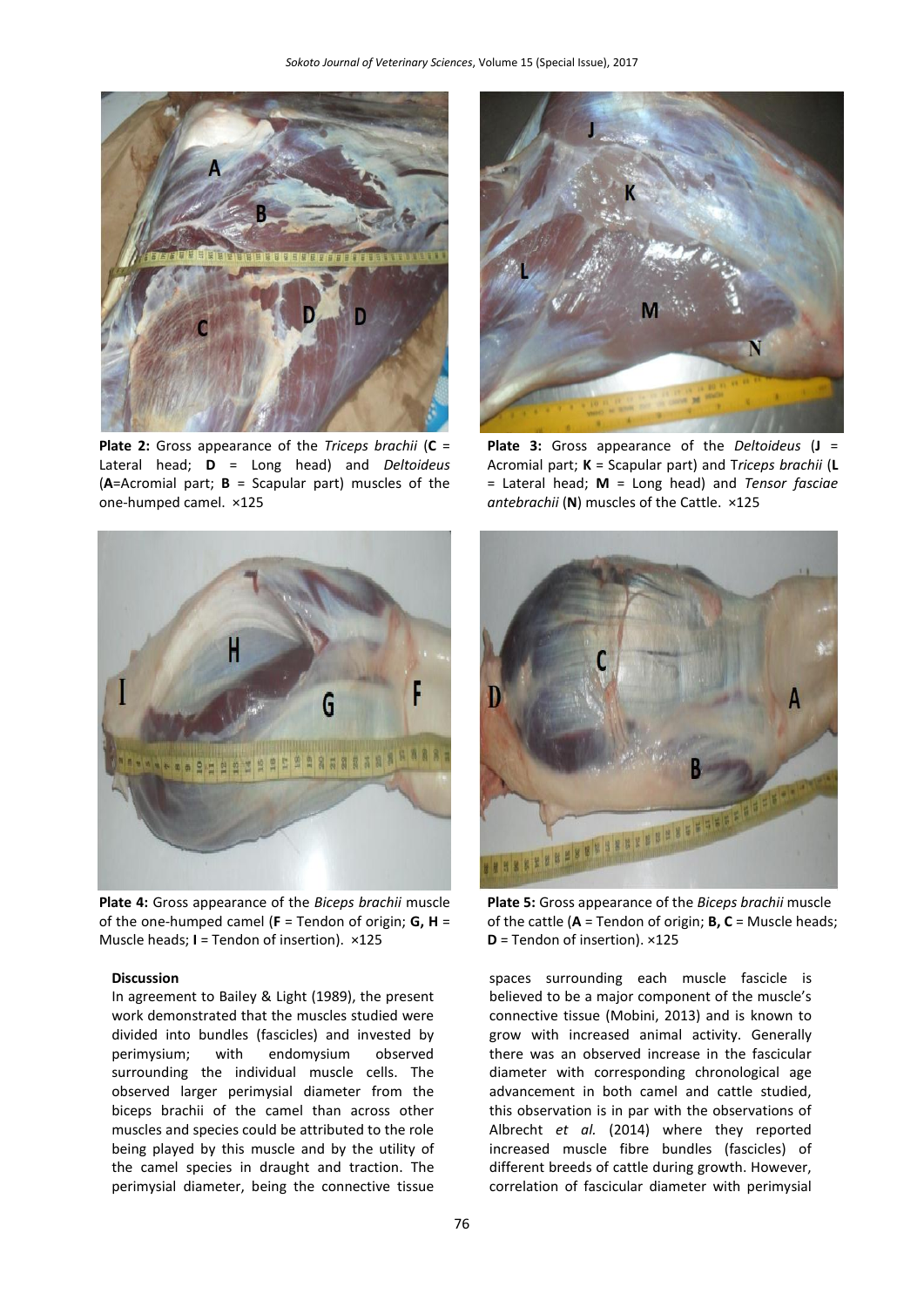| Age/ Muscle  | Perimysial Diameter (µm) |                         | Fascicular Diameter (µm)    |                             |
|--------------|--------------------------|-------------------------|-----------------------------|-----------------------------|
|              | Camel                    | Cattle                  | Camel                       | Cattle                      |
| 6 months old |                          |                         |                             |                             |
| BB           | 57.54±1.77               | 62.60±4.53              | 714.72±35.29 <sup>b</sup>   | 898.12±53.47 <sup>a</sup>   |
| D            | 49.84±1.71 <sup>a</sup>  | 34.02±2.78 <sup>b</sup> | 606.26±33.12                | 1173.86±15.84               |
| TB           | 39.50±1.03               | 40.26±3.89              | 677.26±18.30 <sup>b</sup>   | 1202.26±35.77 <sup>a</sup>  |
| 1 Year old   |                          |                         |                             |                             |
| BB           | $51.22 \pm 3.32$         | 41.76±1.91              | 1457.62±146.05 <sup>a</sup> | 1432.38±22.32 <sup>b</sup>  |
| D            | 52.46 $\pm$ 1.75 $^{a}$  | 38.94±1.36 <sup>b</sup> | 1733.34±57.53 <sup>ª</sup>  | 1674.70±60.81 <sup>b</sup>  |
| TВ           | 39.12±0.80               | 31.24±1.19              | 1993.54±4.75 <sup>a</sup>   | 1498.98±38.35 <sup>b</sup>  |
| 3 years Old  |                          |                         |                             |                             |
| <b>BB</b>    | 62.58±0.89 $^{a}$        | 33.76±1.28 <sup>b</sup> | 1787.04±49.30               | 1471.06±186.39              |
| D            | 37.82±1.06               | 33.00±0.36              | 1663.16±141.83              | 1764.98±50.32               |
| TВ           | 43.22±1.01               | 35.02±1.14              | 2027.12±18.38               | 1691.26±5.36                |
| 5 Years Old  |                          |                         |                             |                             |
| <b>BB</b>    | 71.94±1.24               | 48.14±2.17              | 2129.48±96.85               | 1952.52±29.64               |
| D            | 38.08±1.57               | 39.04±0.72              | 2029.84±18.17 <sup>a</sup>  | 1707.36±31.89 <sup>b</sup>  |
| TВ           | 33.04±0.81               | 34.14±0.87              | 2008.22±3.10                | 1689.18±84.66               |
| 7 Years Old  |                          |                         |                             |                             |
| BB           | 72.72±0.95 <sup>a</sup>  | 54.14±0.71 <sup>b</sup> | 2158.28±66.28               | 2268.04±257.09              |
| D            | 35.70±0.57               | 38.34±2.39              | 2020.56±31.64 <sup>b</sup>  | 2168.92±89.78 <sup>a</sup>  |
| ТB           | 42.00±1.60               | 38.30±0.88              | 1986.78±11.53 <sup>b</sup>  | 2326.32±223.08 <sup>a</sup> |

**Table 1**: Mean perimysial diameter and fascicular diameter of biceps brachii, deltoideus and triceps brachii of camel and cattle (Mean ± SD)

 $a<sup>b</sup>$  Means bearing different superscript in the same row within a subclass differ significantly (p<0.05) Key: BB = biceps brachii; D = Detoideus; TB = Triceps brachii

**Table** 2: The overall mean fascicular and perimysial diameters of the whole muscles in camel and cattle

|                     | Perimysial diameter (µm) | Fascicular diameter (µm) |
|---------------------|--------------------------|--------------------------|
| <b>Species</b>      |                          |                          |
| Camel               | 48.45 $^{a}$             | 1666 <sup>a</sup>        |
| Cattle              | 40.18 <sup>b</sup>       | 1661 <sup>b</sup>        |
| SD                  | 0.79                     | 26.41                    |
| <b>Interactions</b> |                          |                          |
| $S \times A$        | $\ast$                   | $***$                    |
| $S \times M$        | $***$                    | <b>NS</b>                |
| $A \times M$        | $***$                    | $***$                    |

diameter revealed positive correlation. It thus implies that diameter of the muscle fascicle and the diameter of the perimysium both increased isometrically. This probably could be a mechanism to allow more space for muscle fascicles to be accommodated within a muscle tissue. The observed concurrent increase in muscle fascicular diameter and the perimysial diameter, could be an indication of growth as it has been observed that at postnatal life of camel and cattle, growth of muscle transverse sectional area, connective tissue proportion, perimysial and fascicular diameter are closely related (Albrecht *et al.*, 2014; Luteino, 2006).

Fascicular diameter is a measure indicating growth of muscle fascicle which also is an indicator of muscle growth and the general growth of the animal, this agreed with Sonfada (2008) in the camel, where it was reported that there were

progressive isometric growth of muscles with chronological age advancement. The accurate assessment of skeletal muscle mass has a significant role in physiology, nutrition and clinical medicine (Baumgartner *et al*., 1998), hence its quantification would provide new and important insights (Kuriyan *et al.,* 2008).

The external work performed by a muscle is the product of force it generates and the distance that its free attachment moves. The external work is also related to the length of the muscle fibres since most muscles can contract to about onethird of their resting state. Skeletal muscle responds to the amount and type of activity that is imposed upon it, with different training protocols inducing different results in the recruitment of muscle fibres (Fukunaga *et al*., 1997; Hodges *et al*., 2003), although this present study did not evaluate the mechanics. Muscle fibres can hypertrophy,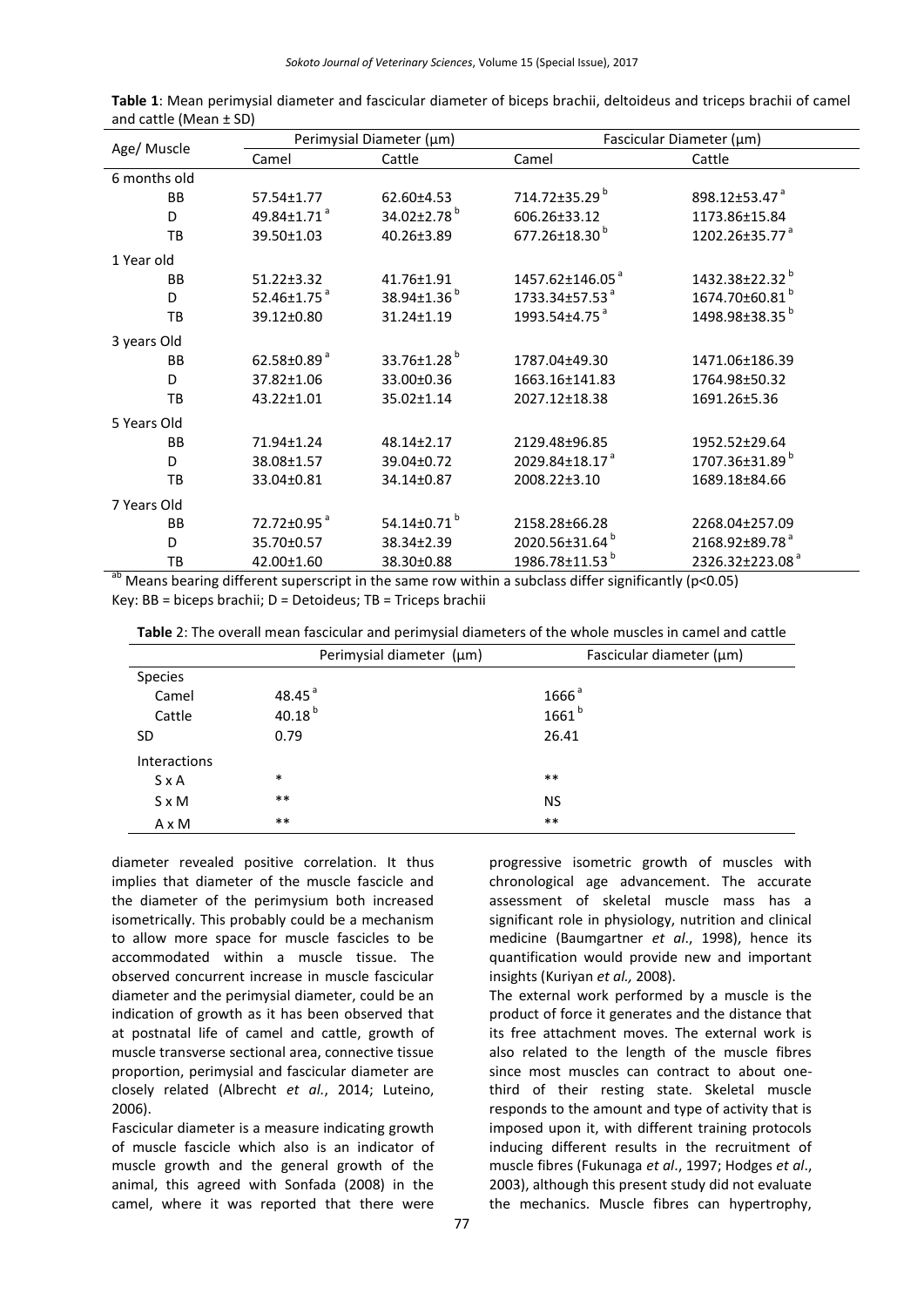**Table 3**: Correlation coefficients of Fascicular diameter and Perimysial diameter

| Correlated characteristics of | Coefficient of correlation (r) | P value    |
|-------------------------------|--------------------------------|------------|
| muscles                       |                                | (2-tailed) |
| FD and PD                     | $0.171*$                       | 0.036      |
|                               |                                |            |

Key:  $** = p<0.001$ ;  $*= p<0.05$ ; NS = Not significant; FD = Fascicular diameter and PD = Perimysial diameter

increasing fibre diameter, which increases force production. This increased muscle fibre diameter was however observed in this study, these mechanisms are crucial to differentiate specialization of a muscle for postural and locomotor behaviours more especially as they relate to the animal models used in this study. Animal posture and motion are achieved by forces produced within the muscles (Sivachelvan, 1981). A muscle as seen in this study, consist of a large number of fibres arranged in fascicles, in such a way that a force is developed between the two ends of the muscles when the fibres are stimulated by electrical impulses coming from nerves. This force may cause movement, but if the force is not greater than opposing forces either within the animal's body (i.e. from antagonist muscles) or acting externally on the animal's body (such as the force of gravity), no movement will then occur (Marini & Veicsteinas, 2010). Although out of the context of the present study, mechanical and heat energy are known to be generated from the chemical energy supplied as nutrients to muscles, if no movement results from the generation of a muscular force, then no mechanical work is done, and all the energy must be released as heat to

#### **References**

- Agada CA, Akombo PM & Alabi PI (2010). Common diseases of cattle in Nasarawa state. *In*: Proceedings of the Forty-seventh Annual Congress of the Nigerian Veterinary Medical Association held Makurdi, Benue state. Pp 151-153.
- Albrecht E, Teuscher F, Ender K & Wegner J (2014). Growth and breed related changes of muscle bundle structures in cattle. *Journal of Animal Science*, **84**(11): 2959- 2964.
- Bailey AJ & Light ND (1989). Connective Tissue in Meat and Meat Products. Barking, Elsevier Science Publishers LTD, London. Pp 35-42.
- Baumgartner RN, Koehler KM, Gallagher D, Romero L, Heymsfield SB & Ross RR (1998). Epidemiology of sarcopenia among the elderly in New Mexico. *American Journal of Epidemiology*, **147**(8): 755-763.
- Chibuzo GA (2006). Ruminant Dissection Guide: A Regional Approach in the Goat. Second

adjacent muscle tissues, thus the recycling mechanism of energy within elastic tissues (Davies, 1997). Based on the patterns of fascicle arrangement, skeletal muscles can be classified in several ways. What follows are the most common fascicle arrangements. Generally fascicle arrangement by perimysia is correlated to the force generated by a muscle; it also affects the range of motion of the muscle [\(Fry](https://www.bibsonomy.org/person/1a86f6d7c0683114660c2b19dc085d458/author/0) *et al*., 2004). Knowledge obtained in this study could find application to clinical histopathologist and also help in bridging the paucity of information in this

subject area. Further work is hereby being recommended to be performed in the same area using electron microscopy so as to be able to establish the ultrastructural details of these muscles in these animal models.

#### **Acknowledgement**

We acknowledge the efforts of Mr. Ibrahim Mangzhia Wiam for preparing the histological slides used in this research. Mr. Mustapha Jimoh of the Department of Veterinary Anatomy Laboratory, Usmanu Danfodiyo University, Sokoto, is acknowledged and appreciated for the sample preservations and assisting in sample processing.

> edition. Beth-Bekka Academic Publishers Limited, Maiduguri, Nigeria. Pp 67-81.

- Davies AS (1997). Quadupedal Mechanics: Anatomical Principles of the Musculoskeletal System. Second edition. Published by Massey University. Pp 1.1 – 10.9.
- Dawood A and Alkanhal, MA (1995). Nutrient composition of Najidi-Camel Meat. *Meat Science,* **39:** 71-78.
- Drury RAB, Wallington EA & Camara SR (1967). Carleton's Histological Technique, fourth edition. Oxford University Press. New York. Pp 48-66.
- Dyce KM, Sack WO & Wensing CJG (2010). Textbook of Veterinary Anatomy, fourth edition. WB Saunders Company. Philadelphia. Pp 89-112.
- Fukunaga T, Kawakami Y, Kuno S, Funato K & Fukashiro S (1997). Muscle architecture and function in humans. *Journal of Biomechanics,* **30**(5): 457–463.
- [Fry](https://www.bibsonomy.org/person/1a86f6d7c0683114660c2b19dc085d458/author/0) N, [Gough](https://www.bibsonomy.org/person/1a86f6d7c0683114660c2b19dc085d458/author/1) M & [Shortland](https://www.bibsonomy.org/person/1a86f6d7c0683114660c2b19dc085d458/author/2) A (2004). Threedimensional realisation of muscle